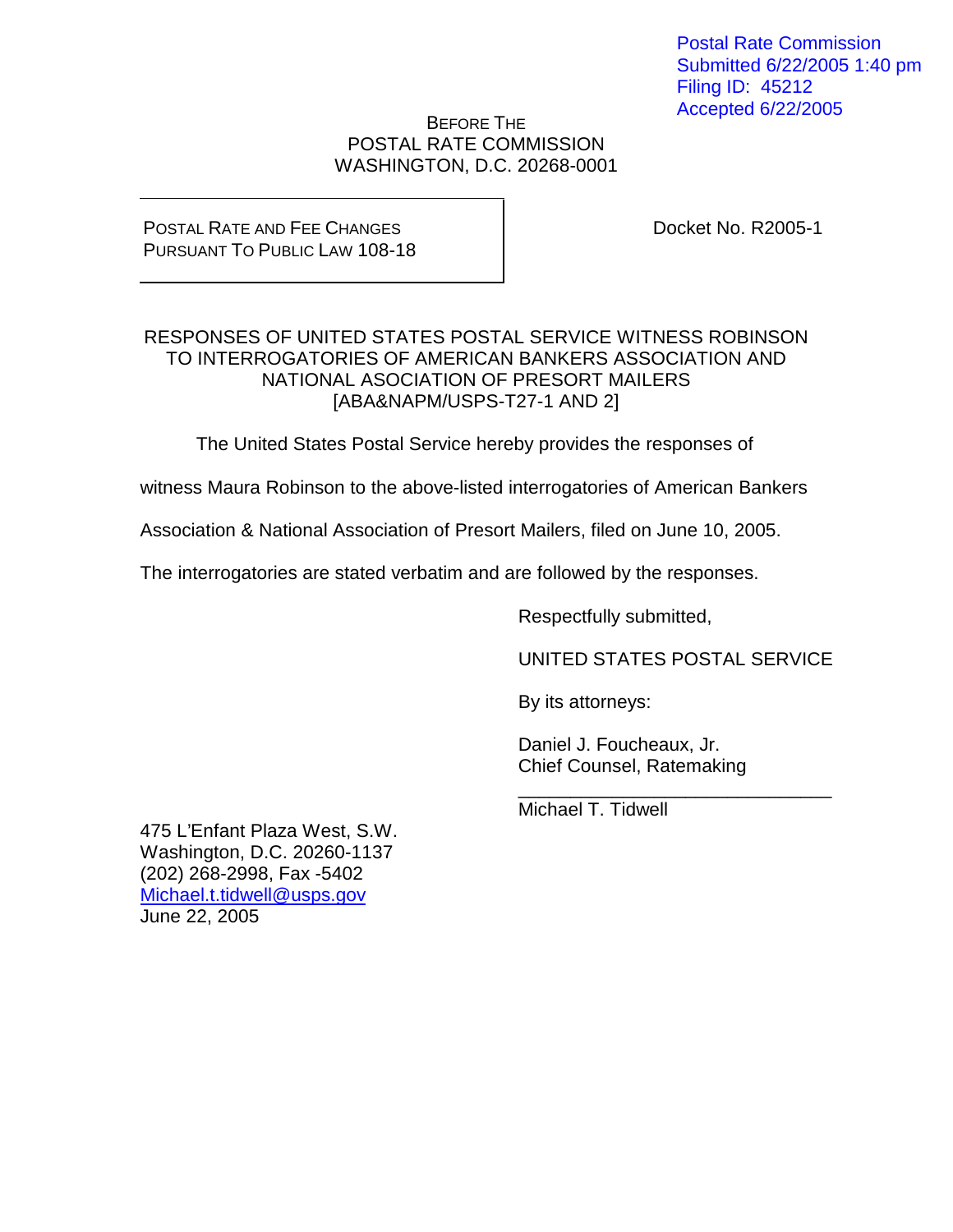### **ABA&NAPM/USPS-T27-1.**

On page 6 of your testimony starting at line 9, you state "The escrow costs that underlie this request are not volume-variable and cannot be found to be "costs… attributable to …[a] particular class of mail."

- a. In light of this, please confirm that it is not any intra-subclass volume variable cost, but only costs in general, both attributable and institutional, that matter for the rates proposed in this case.
- b. In light of the escrow rationale for this case, would it be appropriate to raise or lower any particular rate proposed within the structure of USPS "settlement rates" on the grounds that its particular volume variable costs did not justify the rate proposed?
- c. Were the Commission to raise any of the proposed settlement rates given the escrow rationale for the case, would the extra burden on that rate category be inequitable in that more costs would be borne by that rate category in helping meet a strictly non-class specific revenue need, i.e. the escrow?
- d. Were the Commission to lower any of the proposed settlement rates given the escrow rationale for the case, would the reduced burden on that rate category be inequitable in that fewer costs would be borne by that rate category in helping meet a strictly non-class specific revenue need, i.e. the escrow?

## **RESPONSE:**

a. Confirmed that the objective of this case is to recover the

Congressionally-mandated escrow obligation (an institutional cost)

through a 5.4 percent across-the-board increase in rates. Confirmed also

that this proposal does not adjust rates based on changes in inter- or

intra-class cost relationships with the exception of Registered Mail and

Periodicals Applications Fees. For these two special services, a greater-

than-average fee increase was proposed due to the section 3622(b)(3)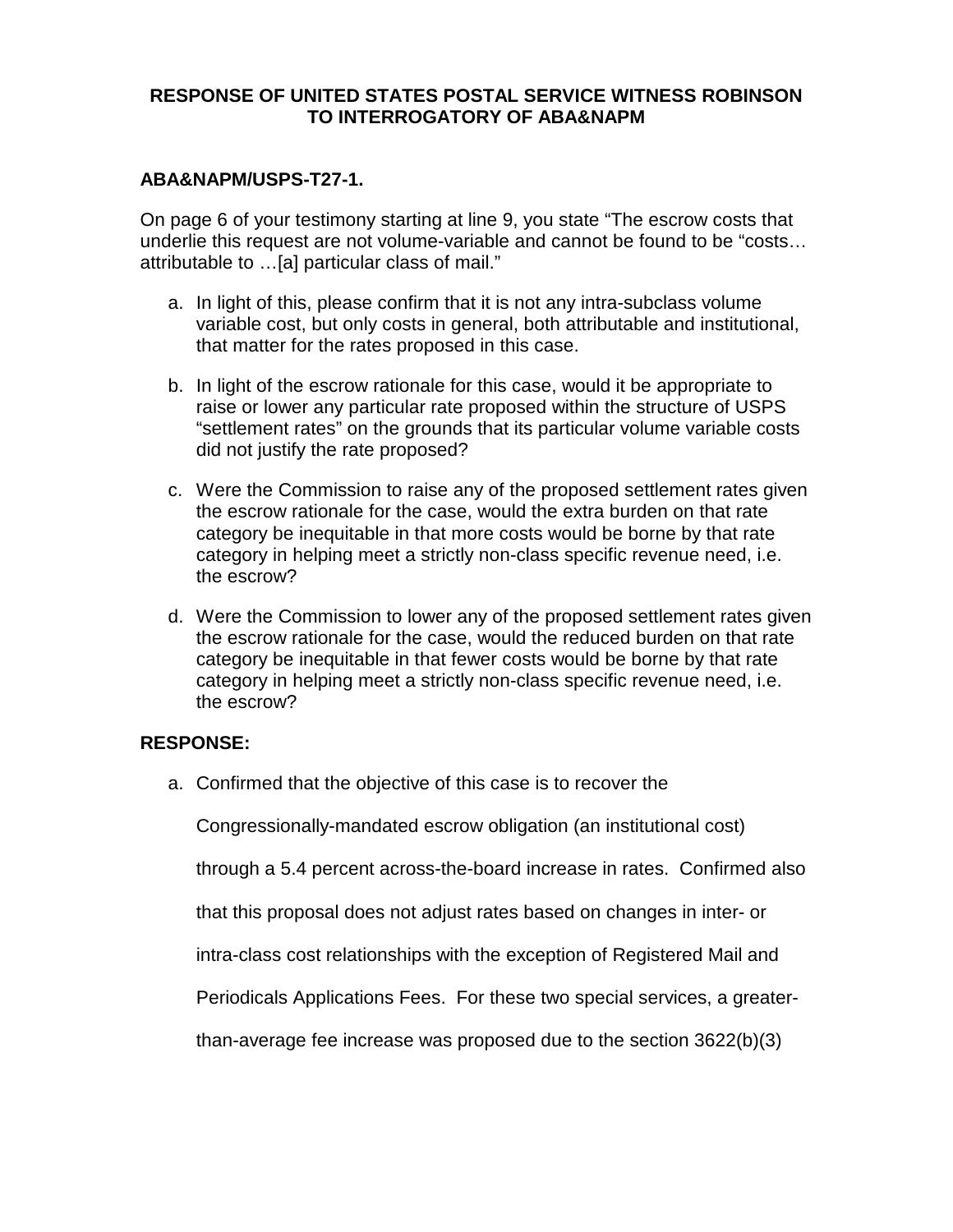# **RESPONSE TO ABA&NAPM/USPS-T27-1 (continued):**

requirement that rates and fees cover the attributable costs of providing the service.

- b. No. The Postal Service is attempting to reach settlement based on the rates proposed in this case.
- c. d.

Under the ratemaking provisions of Title 39, the rates and fees recommended by the Commission must be "fair and equitable." 39 USC 3622(b)(1). I expect that rates and fees recommended by the Commission will meet this requirement.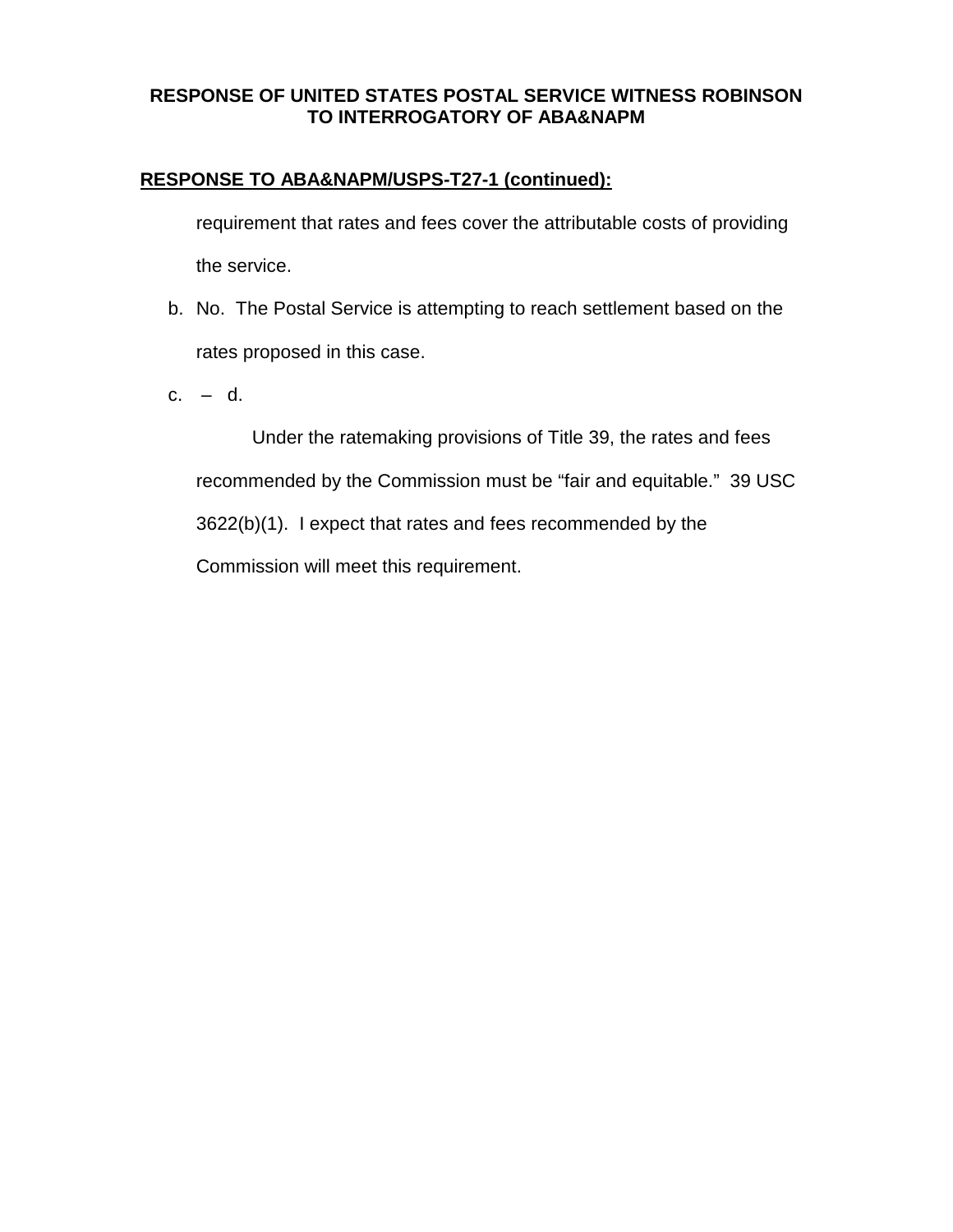## **ABA&NAPM/USPS-T27-2.**

- a. Please confirm in your Exhibit USPS-27B that the cost coverage of 331.9% listed for First Class presort mail is the highest of any mail category for which you calculate a TY2006 cost coverage on that Exhibit.
- b. Please confirm that whether one uses the Postal Service's "cumulative passthrough percentages" or the Commission's "incremental passthrough percentages" on discounts relative to costs avoided for various rate categories for workshared FCLM, and whether or not you use the volume variability methodology of the Postal Service of the Commission, under your proposed rates for TY2006 the highest per piece cost contribution to the Postal Service's institutional costs of any mail category for which you calculate a TY2006 cost coverage in your Exhibit USPS-27B is First Class workshared mail.
- c. Please confirm that were any of the passthroughs for workshared FCLM to be reduced by the Commission in this case by raising any workshared FCLM rates beyond what you have proposed, the cost coverage for workshared FCLM would be even higher than your calculate 331.9.

## **RESPONSE**:

a. Confirmed. Please note that the cost coverage for Presorted and

Automation First-Class Mail Letters is 331.8 percent. Revised Exhibit

USPS-27B, filed June 10, 2005.

b. Not confirmed. Presort and Automation First-Class Mail Letters has the highest test-year-after-rates cost coverage on a percentage basis for any rate category shown on Exhibit USPS-27B. As shown in the response to MMA/USPS-T27-1(b), this is also the case if Exhibit USPS-27B is recalculated using the Postal Rate Commission's costing methodology. However, on a dollars-per-piece basis, the cost coverage for several subclasses is higher than that of Presorted and Automation First-Class